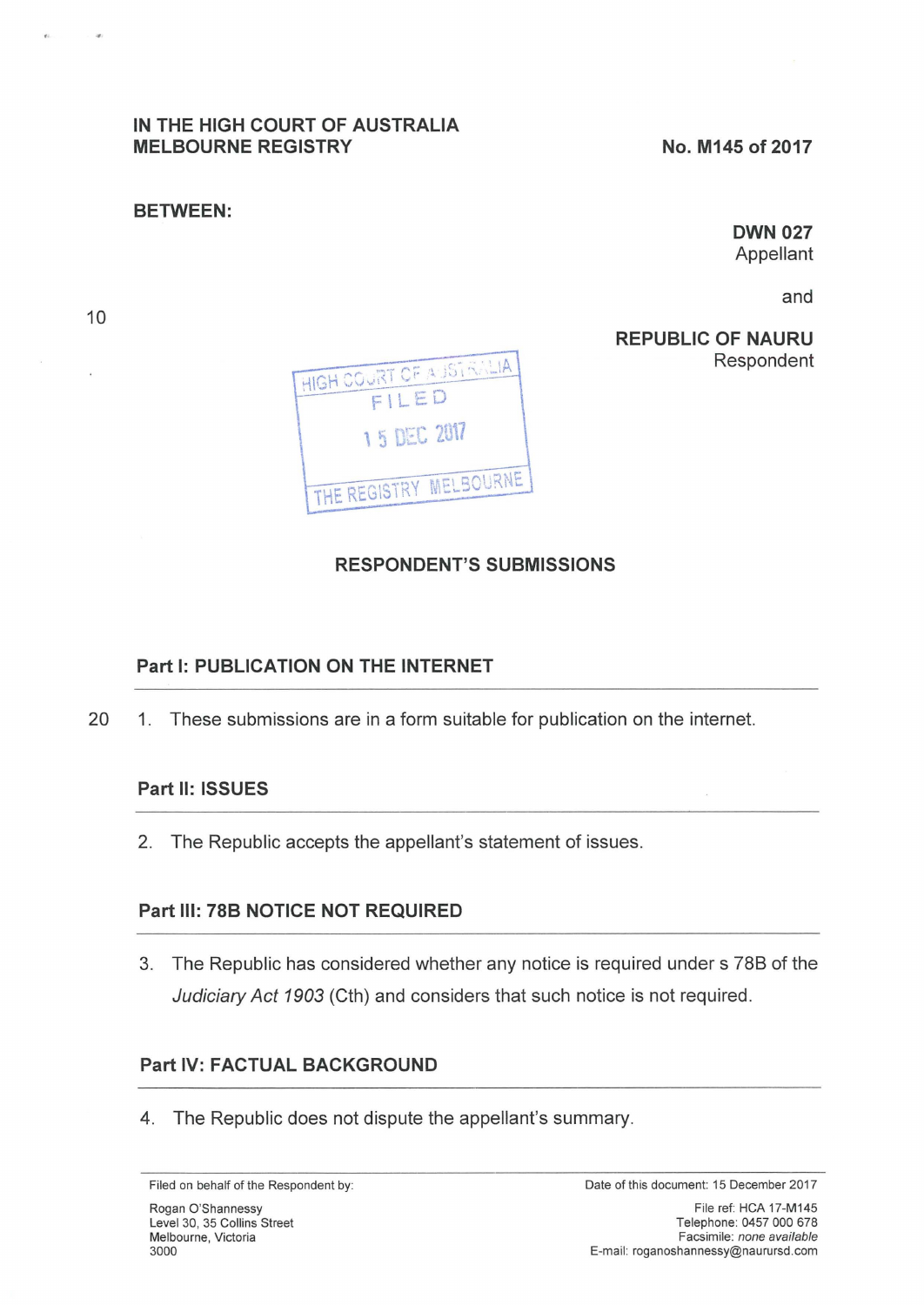## **Part V: RELEVANT PROVISIONS**

- 5. The Republic submits that the relevant legal instruments are the:
	- i. Refugees Convention Act 2012 **(the RC Act)** in force on 28 December 2014.
	- ii. International Covenant on Civil and Political Rights **(the ICCPR). <sup>1</sup>**
	- iii. Convention on the Rights of the Child **(the CRC). <sup>2</sup>**

## **Part VI: ARGUMENT**

## **Ground 1**

## "Complementary protection" under the RC Act

- 10 6. Nauru has signed the ICCPR and accepts that this creates "international obligations" within the meaning of the definition of 'complementary protection' in s 3 of the RC Act. Accordingly, the Tribunal is obliged to determine claims made in relation to the ICCPR, arising through the combination of:
	- i. the definition of 'complementary protection' in s 3 of the RC Act;
	- ii. the obligation on the Secretary under  $s$  6(1) of the RC Act;
	- iii. the implied requirement to resolve an application for merits review of the decision of the Secretary under s 31 of the RC Act; and
	- iv. the functions, powers and duties of the Tribunal under ss 33 and 34 of the RC Act;
- 20 but not by dint of s 4(2) of the RC Act.
	- 7. Section 4(2) of the RC Act does not impose any obligation upon the Tribunal. Rather, s 4(2) of the RC Act is an expression of the principle of non-refoulement

<sup>1</sup>opened for signature 16 December 1966, 999 UNTS 171 (entered into force 23 March 1976).

<sup>2</sup>opened for signature on 20 November 1989, 1577 UNTS 3 (entered into force on 2 September 1990).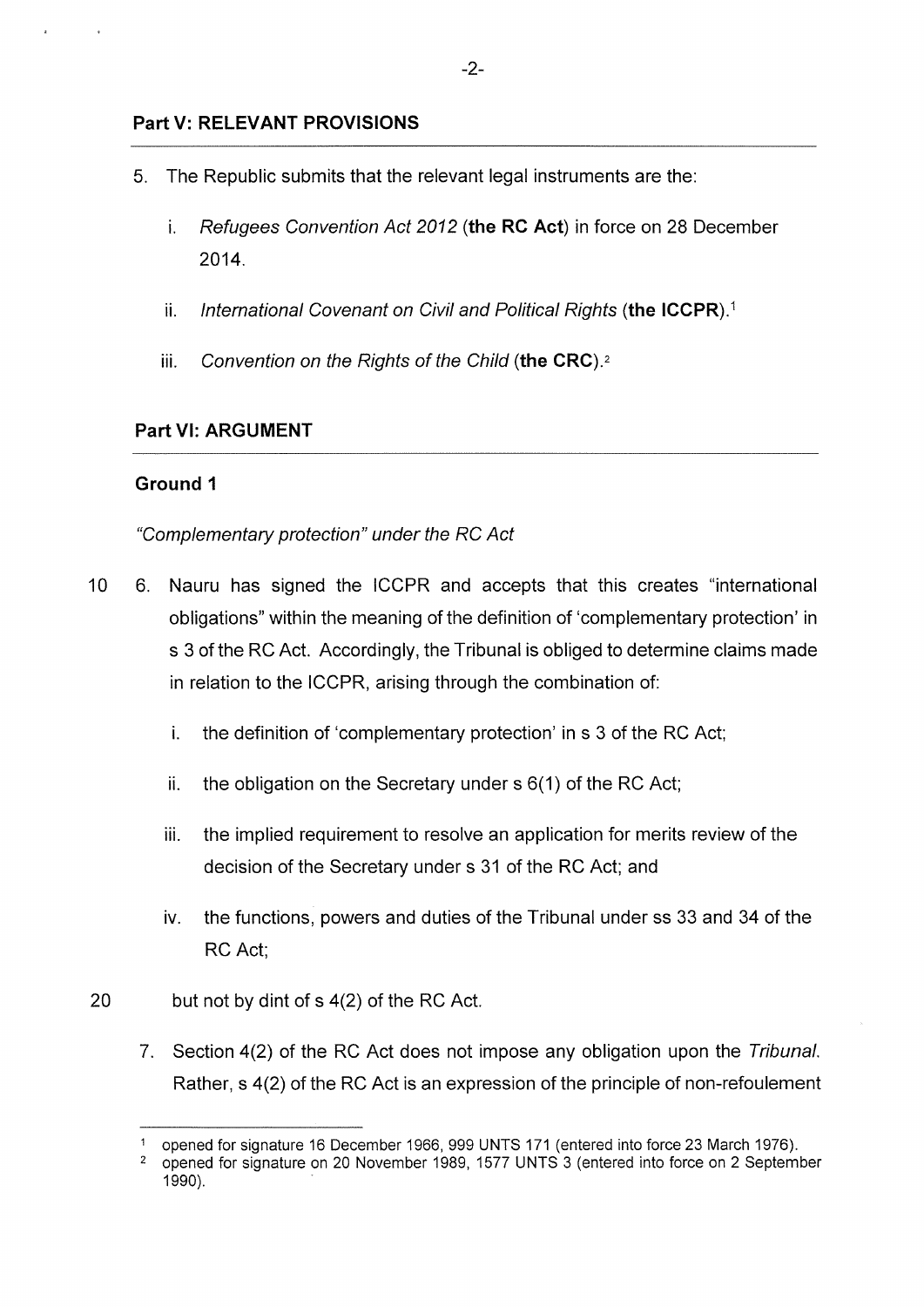as it relates to the Republic, and applies only at the point where return of a person to another country is proposed. lt does not influence or affect the Tribunal's function to conduct a review.

#### The reasons of the Tribunal

8. In paragraph 45 of its reasons, the Tribunal states that the appellant was not owed complementary protection "for the same reasons as are set out above with respect to relocation". By this statement, the "relocation analysis" that was done for the purpose of assessing whether the appellant was a refugee (Reasons [26]-[41]) is imported as the dispositive analysis for the purpose of the 10 appellant's complementary protection claims.

#### No error of law is shown in the Tribunal's approach

- 9. The appellant's argument centres on the submission that the "complementary protection obligations that arise by reason of Nauru's international obligations are not limited in scope in any relevant way" (AS [35]). This is said to create an "absolute prohibition on return" (AS [36]) which is "unlimited" in nature (AS [37]), and that the Supreme Court erred in failing to conclude that the appellant was entitled to complementary protection (AS [46]).
- 10. Before turning to the substance of the argument, it should be noted that the appellant urges the Court to find, and declare that he is owed complementary 20 protection (AS [46], [78]). That misunderstands the scope of an appeal to the Supreme Court, which is necessarily limited to a point of law (RC Act s 43(1)).
	- 11. International jurisprudence has identified, and the Republic accepts, that the obligation in Art 2 of the ICCPR includes an obligation not to return or expel a person to a country where there are substantial grounds for believing that, as a necessary and foreseeable consequence of such return, there is a real risk of irreparable harm, such as that contemplated by arts 6 and 7 of the ICCPR. $3$

See Human Rights Committee, General Comment No 31: The Nature of the General Legal Obligation Imposed on States Parties to the Covenant, 80<sup>th</sup> sess, UN Doc CCPR/C/21/Rev.1/Add.13 (26 May 2004), [12]; Human Rights Committee, Views: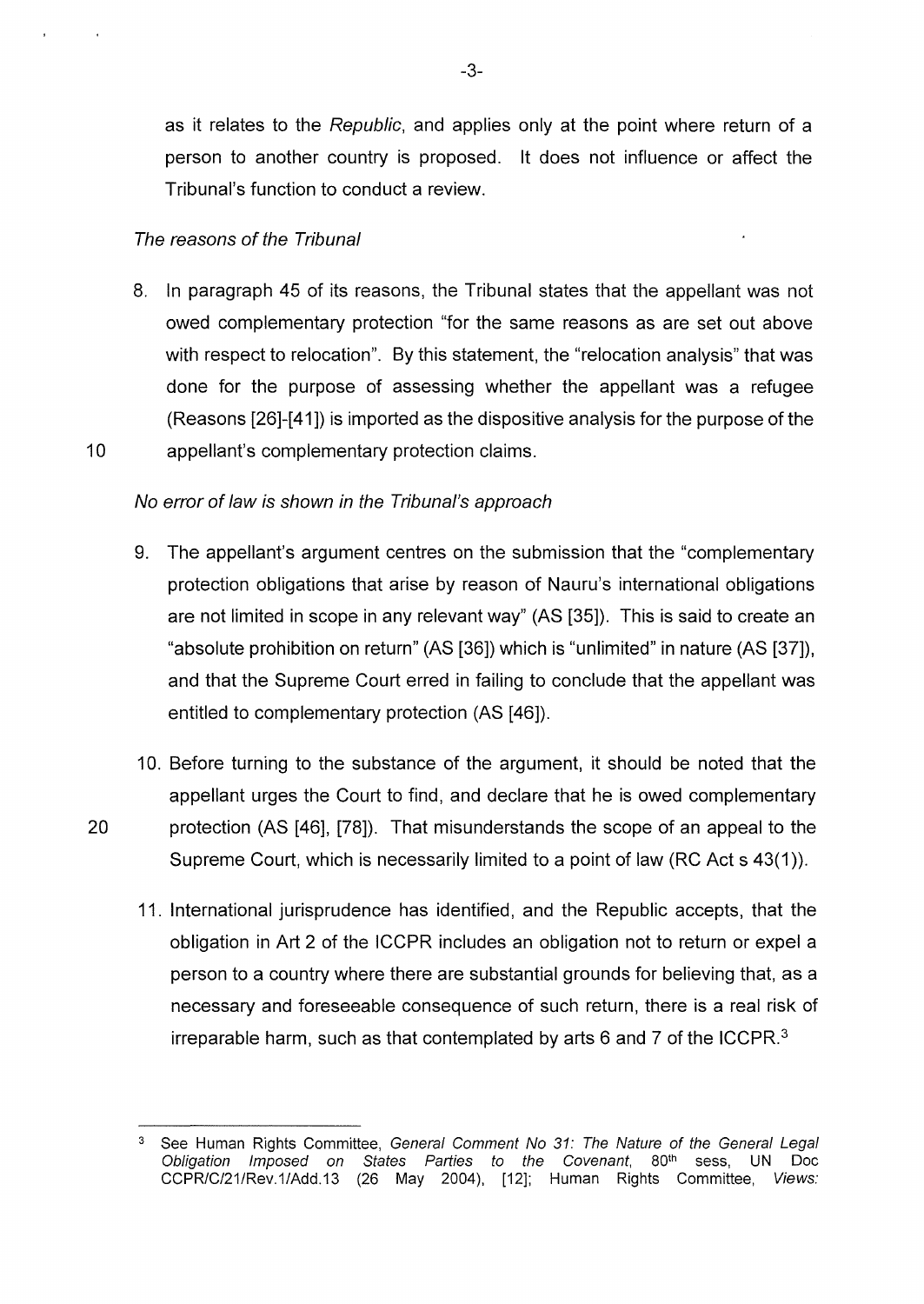- 12. The reference to necessary and foreseeable consequence imports a "high standard",<sup>4</sup> and reflects the fact that the implied obligation is engaged only when it can be seen that a person's fundamental rights will not be protected in the country to which he or she may be returned. That test will not be met where there are places within that country where the person's rights can be expected to be protected, at least if it is reasonable, in the sense of practicable, for the person to relocate to one of those places (an internal flight option). That is because, if the relevant harm can reasonably be avoided by internal relocation, the risk of such harm cannot be said to be a necessary consequence of return 10 to the country in question.
	- 13. This analysis is the settled position in international jurisprudence regarding the ICCPR, and comparable obligations.
- 14. Thus, in BL *v* Australia,*5* the UN Human Rights Committee **(UNHRC)** considered a communication authored by a Senegalese national who was found by the Australian legal system not to have a well-founded fear of persecution for the purposes of the Refugees Convention, because he could access State protection in Senegal by relocating to a place within Senegal where he would not be exposed to the claimed fear of harm. Given those findings, ten of fourteen members of the UNHRC were unable to conclude that removing the 20 man to Senegal would violate Australia's obligations under arts 6 or 7 of the ICCPR (at [7.4]). Three other members gave separate concurring reasons and one expressed a contrary view.
	- 15. Similarly, in a submission to the Australian Senate Legal and Constitutional Affairs Legislation Committee which was considering proposed legislation that was to specify 'that a person has a real risk of significant harm,' for the purposes of a statutory complementary protection assessment, 'only if the real risk relates to all areas of a receiving country', the UNHCR recommended:

Communication No 470/1991, 48<sup>th</sup> sess, UN Doc CCPR/C/48/D/470/1991 (30 July 1993), 9-10 [6.2] ('Kindler v Canada').

Minister for Immigration and Citizenship v Anochie (2012) 209 FCR 497, [62].

<sup>&</sup>lt;sup>5</sup> Human Rights Committee, Views: Communication No 2053/2011, 112<sup>th</sup> sess, UN Doc CCPR/C/112/D/2053/2011 (7 January 2015).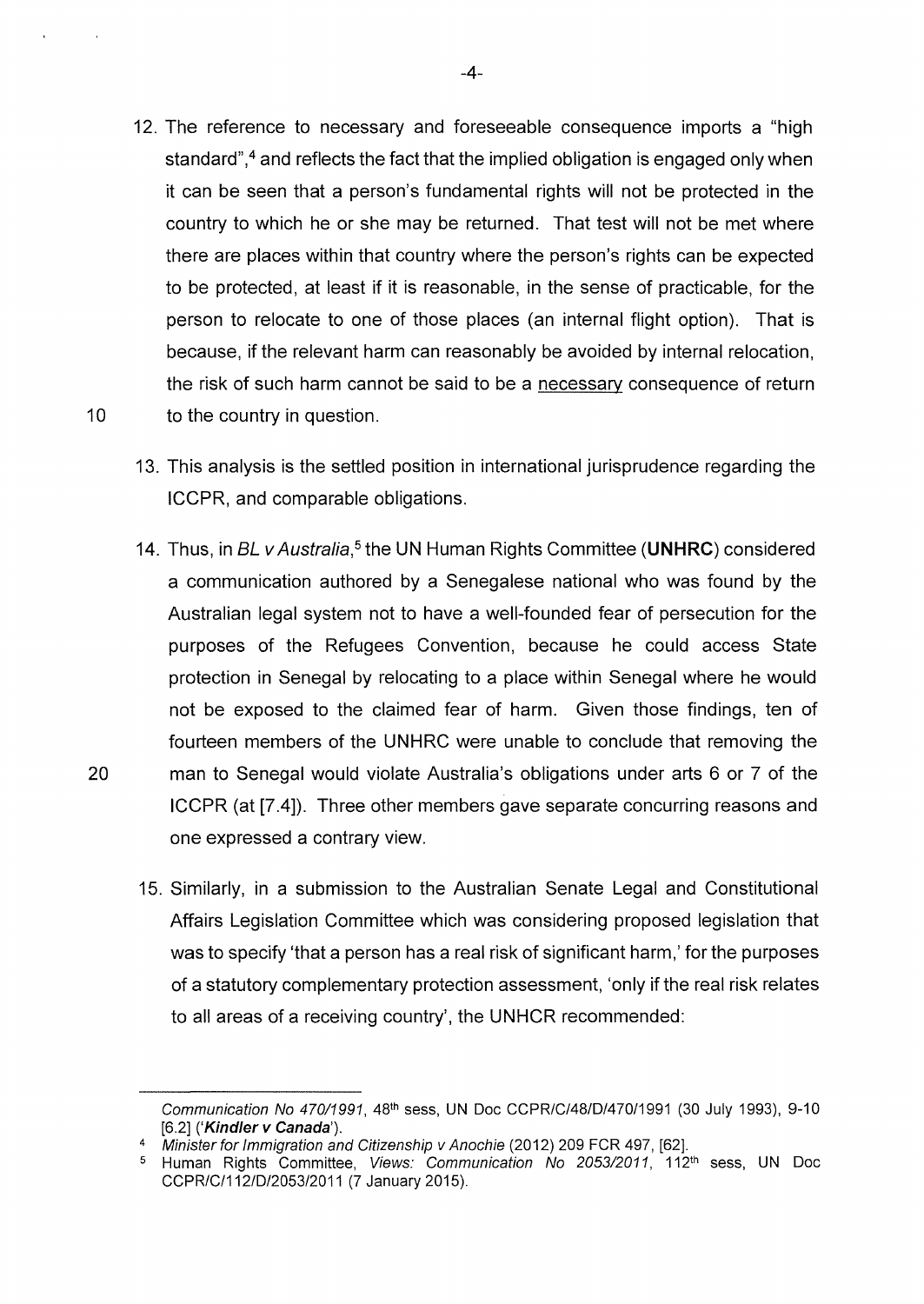... the revision of this proposed amendment to ensure that the complementary protection framework, as codified in the Migration Act, requires consideration of the reasonableness of the proposed area of internal relocation consistent with existing State practice and a correct legal interpretation of Australia's obligations under international law.<sup>6</sup> (emphasis added)

- 16. Implied in this submission is acceptance that the non-refoulement obligation under the ICCPR does not arise in a case where internal relocation would be effective and reasonable.
- 10 17. The established understanding of the ICCPR reflects a consistent approach to international non-refoulement obligations more generally. In Sufi and Elmi v United Kingdom,<sup> $7$ </sup> after referring to earlier authorities on the proposition, the European Court of Human Rights affirmed that the availability of internal relocation (or internal flight) was a qualification to the relevant obligations owed by the United Kingdom under the Convention for the Protection of Human Rights and Fundamental Freedoms **(the European Convention)<sup>8</sup>**(at [266]).9 The Court said: <sup>10</sup>

lt is a well-established principle that persons will generally not be in need of asylum or subsidiary protection if they could obtain protection by moving elsewhere in their own country.<sup>11</sup> (emphasis added)

18. This proposition is stated under the heading "Relevant Principles of International Protection" and is a principle which is said to find reflection in the Qualification Directive and the Immigration Rules. Inherent in this passage is the acceptance by the Court of the internal relocation qualification as a general principle of international law applicable to non-refoulement obligations other than those arising under the Refugees Convention. In BL v Australia, two members of the

<sup>&</sup>lt;sup>6</sup> UNHCR Regional Representation in Canberra, Submission No 15 to the Senate Legal and Constitutional Affairs Legislation Committee, Parliament of Australia, Migration Amendment (Complementary Protection and Other Measures) Bill 2015, 3 December 2015, 8 [32].

 $(2012)$  54 EHRR 9, [266].

<sup>&</sup>lt;sup>8</sup> opened for signature 4 November 1950, 213 UNTS 222 (entered into force 3 September 1953).

<sup>&</sup>lt;sup>9</sup> See also Salah Sheekh v The Netherlands (2007) 45 EHRR 50, 1198-1199 [141].

<sup>10</sup> Sufi and Elmi v United Kingdom (2012) 54 EHRR 9, [35].

<sup>&</sup>lt;sup>11</sup> See also Hathaway and Foster, 'Internal protection/relocation/flight alternative as an aspect of refugee status determination' in Erika Feller, Volker Türk and Frances Nicholson (eds), Refugee Protection in International Law: UNHCR's Global Consultations on International Protection (2003: CUP), 357.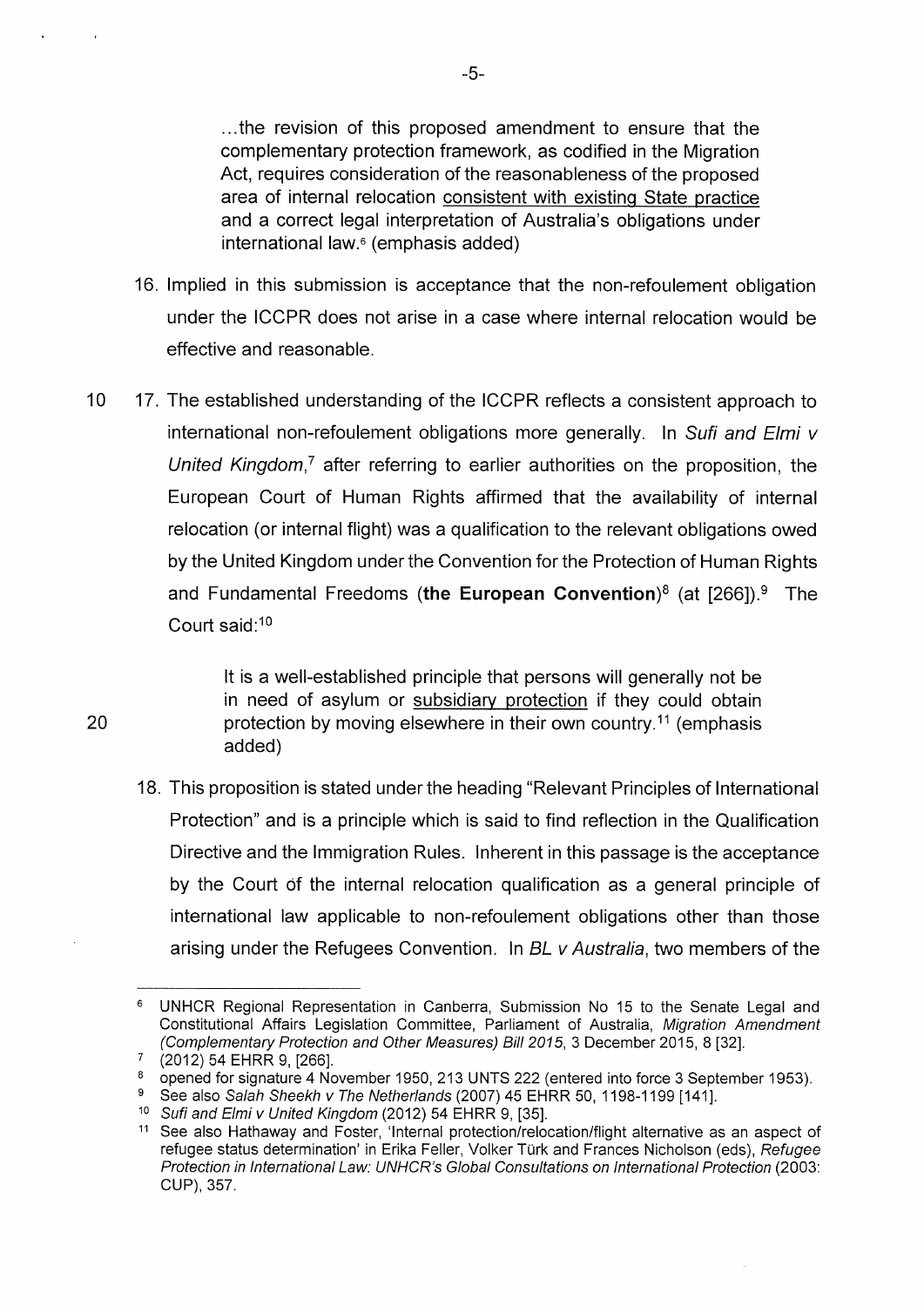Human Rights Committee described the "internal flight alternative" as a "basic rule of international refugee law as well as international human rights law". They also stated that "Individuals are not in need of international protection if they can avail themselves of the protection of their own State; if resettling within the State would enable them to avoid a localized risk, and resettling would not be unreasonable under the circumstances, then returning them to a place where they can live in safety does not violate the principle of non-refoulement", citing Sufi and Elmi, SYL v Australia, 12 and Omeredo v Austria*13* as authority for the proposition.

- 10 19: The appellant's attempt to distinguish the position under the Refugees Convention is unsound. The relocation principle is not provided for expressly in that Convention but necessarily arises from the nature of the obligations undertaken. lt arises in part from the fact that the Refugees Convention is framed around the geopolitical unit of 'States'. This.observation directs attention to the fact that under international law, principal responsibility for protection lies with an individual's own State, and a foreign State does not owe protection obligations where protection is provided domestically. Flowing from this observation is the requirement for an examination of whether a person might reasonably be able to 'relocate' to an area within his or her country of nationality 20 where that protection can be accessed, before international protection can be said to be required.<sup>14</sup>
	- 20. The ICCPR also operates at the level of relations between States. This observation fortifies the correctness of the settled position in international law that the non-refoulement obligation arising under the ICCPR does not arise where internal relocation is available. If it were not correct, refoulement would be precluded if there were any place in the receiving State where the person

<sup>&</sup>lt;sup>12</sup> Human Rights Committee, Views: Communication No 1897/2009, 108<sup>th</sup> sess, UN Doc CCPR/C/1 08/D/1897/2009 (11 September 2013).

<sup>&</sup>lt;sup>13</sup> (European Court of Human Rights, Chamber, Application No 8969/10, 20 September 2011).

<sup>&</sup>lt;sup>14</sup> Hathaway and Foster, The Law of Refugee Status (2014,  $2<sup>nd</sup>$  ed), 332. The Republic accepts that an alternative analysis to the same conclusion is available, and has been preferred in Australia: Minister for Immigration v SZSCA (2014) 254 CLR 317. However, this analysis remains valid.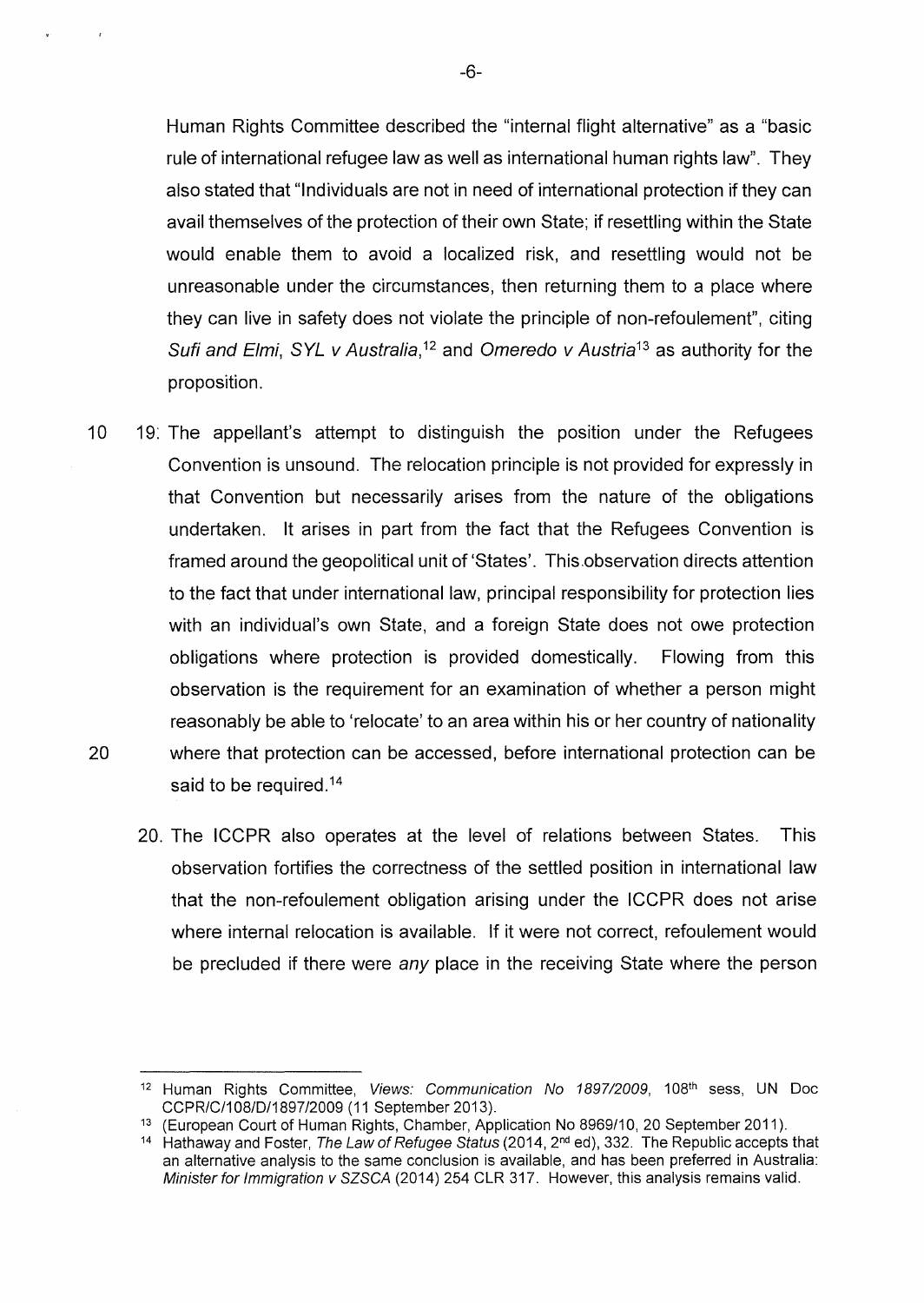would face a real risk of relevant harm (even a place where he or she had never been and was unlikely to go).

- 21. A specific response is required to some the appellant's submissions.
	- a. The suggestion that the obligation under art 7 of the ICCPR provides for an "absolute prohibition on return" does not assist the appellant. The argument is as to whether that obligation is engaged.
- b. The appellant has failed to identify any authority or support for the postulated "reason" for the inclusion of express relocation provisions in the domestic arrangements of Australia, the European Union, the United Kingdom, Canada and New Zealand (AS [41]). In Australia, the Migration Act includes a codified regime of complementary protection, rather than picking up the test under international law. Hence, the reference to MZYYL v Minister for Immigration and Citizenship<sup>15</sup> does not assist the appellant. The extracted statement from MZYYL (AS [42]), with respect to relocation, was made in the course of explaining why authority on the interpretation of the treaties did not assist in construing the regime in the Migration Act. The Court did not need to, and did not, decide whether there is any internal relocation qualification to relevant obligations under the ICCPR.
- 22. lt follows that the appellant has not demonstrated any error of law affecting the 20 decision of the Tribunal by reason of it applying a relocation qualification when assessing Nauru's international obligations arising under the ICCPR in respect of the appellant.

## **Ground 2**

- 23. The appellant submits that Art 3(1) of the CRC together with the RC Act imposed a duty upon the Tribunal to give primary consideration to the best interests of the appellant's son, and that it failed to comply with that duty.
- 24. This argument is misconceived. There are two basic reasons why it must fail.

<sup>15 (2012) 207</sup> FCR 211 **('MZYYL').**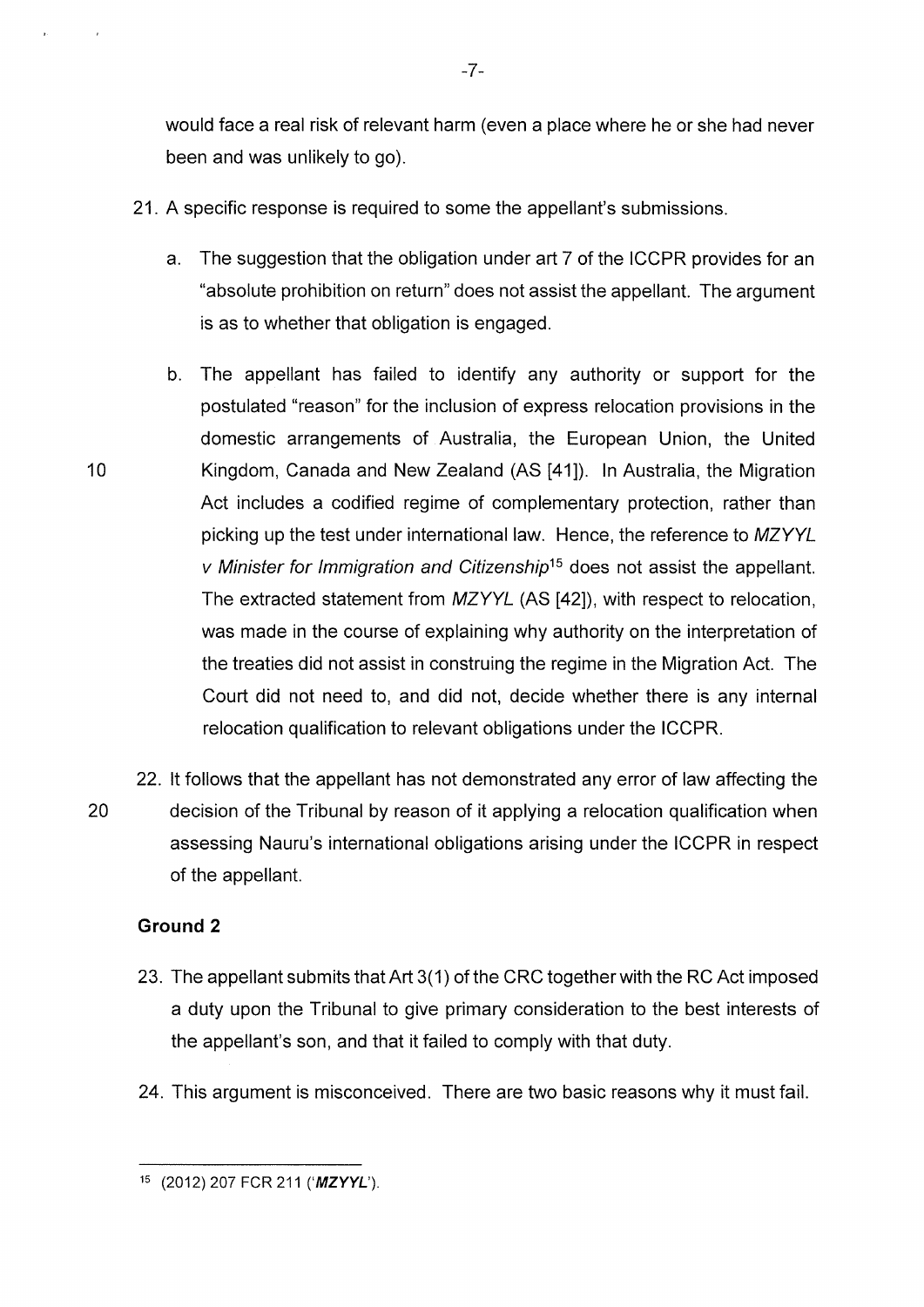#### Appellant's child not within Nauru's jurisdiction

- 25. Article 2(1) of the CRC limits the protections 'set forth in' the CRC to protections with respect to 'each child within [Nauru's] jurisdiction'. 'Jurisdiction', with respect to the application of treaties, is presumed to be limited to the territorial boundaries of a State, 16 but may in certain limited circumstances extend to territory over which a State exercises effective control,<sup>17</sup> or circumstances where a State exercises 'physical power and control' over an individual. <sup>18</sup>
- 26. There was not before the Tribunal, and there is not on this appeal, any evidence to indicate that
- 10 a. the appellant's child was upon Nauruan territory or territory over which Nauru exercised effective control; or
	- b. Nauru exercised 'physical power and control' over the appellant's child.
	- 27. lt follows that there were no "international obligations" owed by Nauru under the CRC arising from the fact that the appellant has a child in Pakistan.
	- 28. The appellant's argument to the contrary in AS [52]-[60] should be rejected. The Court should also reject the proposition that Nauru might exercises any form of jurisdiction over the appellant's child, who is both a citizen of Pakistan and physically located in Pakistan.
- 29. The appellant's submissions with respect to the so-called "adjudicatory 20 jurisdiction" are misconceived. The authority cited in support of the appellant's argument suggests that "adjudicatory jurisdiction" is an emanation of the two principal forms of jurisdiction in international law, being the jurisdiction to prescribe and the jurisdiction to enforce. lt is said to refer "to the power of its courts to settle legal disputes, though this type of jurisdiction may safely be

-8-

<sup>&</sup>lt;sup>16</sup> 'Unless a different intention appears from the treaty or is otherwise established, a treaty is binding upon each party in respect of its entire territory.' Vienna Convention on the Law of Treaties, opened for signature 23 May 1969, 1155 UNTS 331 (entered into force 27 January 1980), art 29.

<sup>&</sup>lt;sup>17</sup> See eg. Legal Consequences of the Construction of a Wall in the Occupied Palestinian Territory (Advisory Opinion) [2004] ICJ Rep 136, 179 [109].

<sup>18</sup> Al-Skeini v United Kingdom [2011] IV Eur Court HR 99, 168 [136].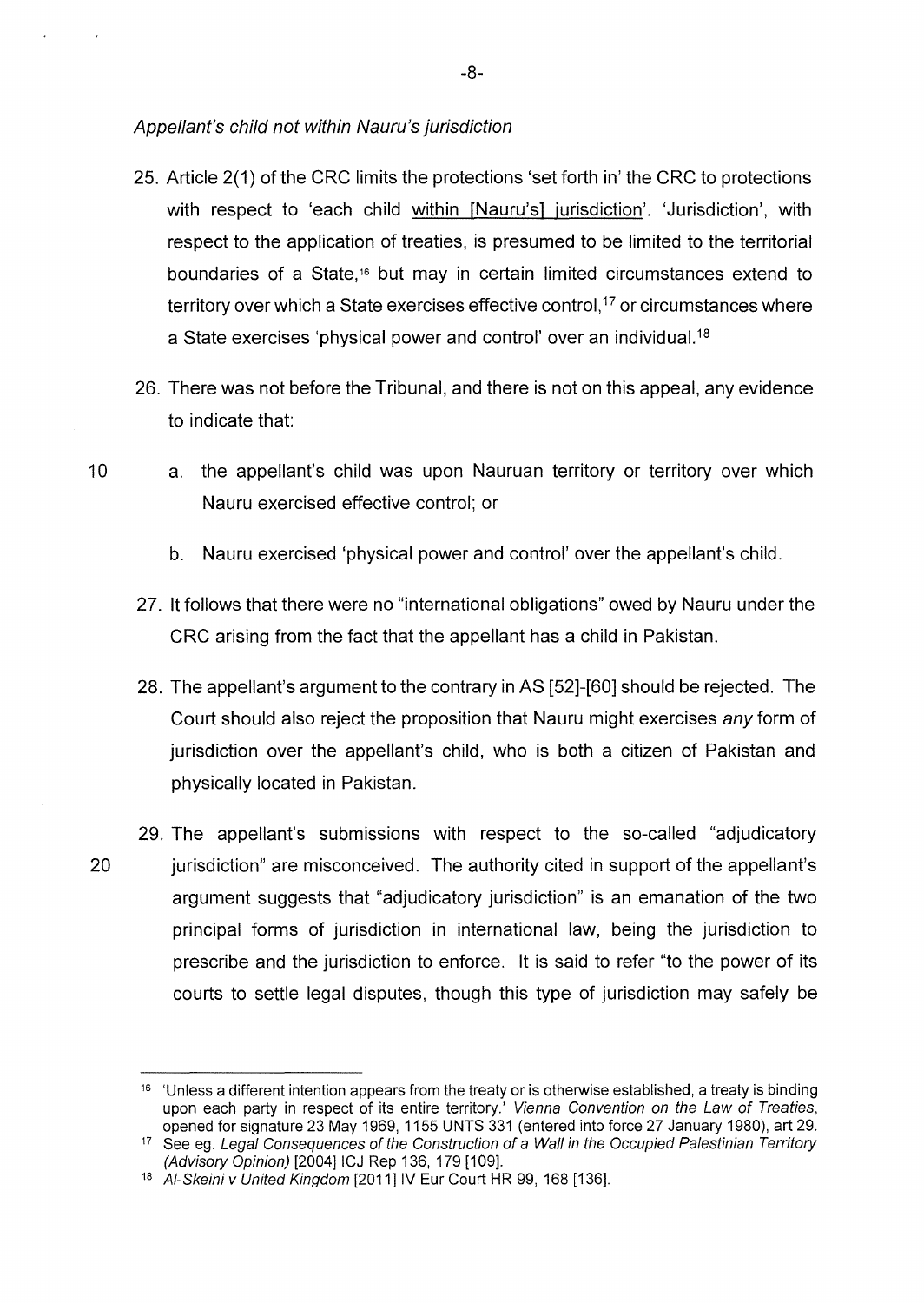subsumed under the state's prescriptive and enforcement jurisdiction."<sup>19</sup> It follows that the appellant's argument is not supported by the authority to which he refers (cf AS  $[55(c)]$ ).

30. The extracted quote in AS [56] refers to the preliminary objections decision in Loizidou v Turkey, a case in which it was alleged that the Republic of Turkey bore responsibility for various acts done in northern Cyprus. In the relevant passages, the Court was addressing the question "whether the matters complained of by the applicant are capable of falling within the 'jurisdiction' of Turkey even though they occur outside her national territory" (at [60]). The Court 10 noted that Contracting Parties to the European Convention may in certain

circumstances be responsible for the acts of their authorities, notwithstanding that those acts may have been performed outside national boundaries (at [62]). The ECtHR did not suggest that the concept of jurisdiction should be understood in any different way than that set out in paragraph 25 above.

31. The reference in AS [57] to Alejandre v Cuba (at fn 73) is to a passage of the lnter-American Commission where it is stated:

> Because individual rights are inherent to the human being, all the American states are obligated to respect the protected rights of any person subject to their jurisdiction. Although this usually refers to persons who are within the territory of a state, in certain instances it can refer to extraterritorial actions, when the person is present in the territory of a state but subject to the control of another state, generally through the actions of that state's agents abroad.

- 32. This statement was made with the principles of de facto jurisdiction in mind, indicated by reference to that concept in footnote 14 of this Report. The concept of de facto jurisdiction is not relevant to the present appeal.
- 33. The reference to the Advisory Opinion of the ICJ in relation to the Legal Consequences of the Construction of a Wall in the Occupied Palestinian
- 30 Territory does not assist the appellant. Although the ICJ stated that the obligations of the ICCPR (cf CRC) extended to "acts done by a State in the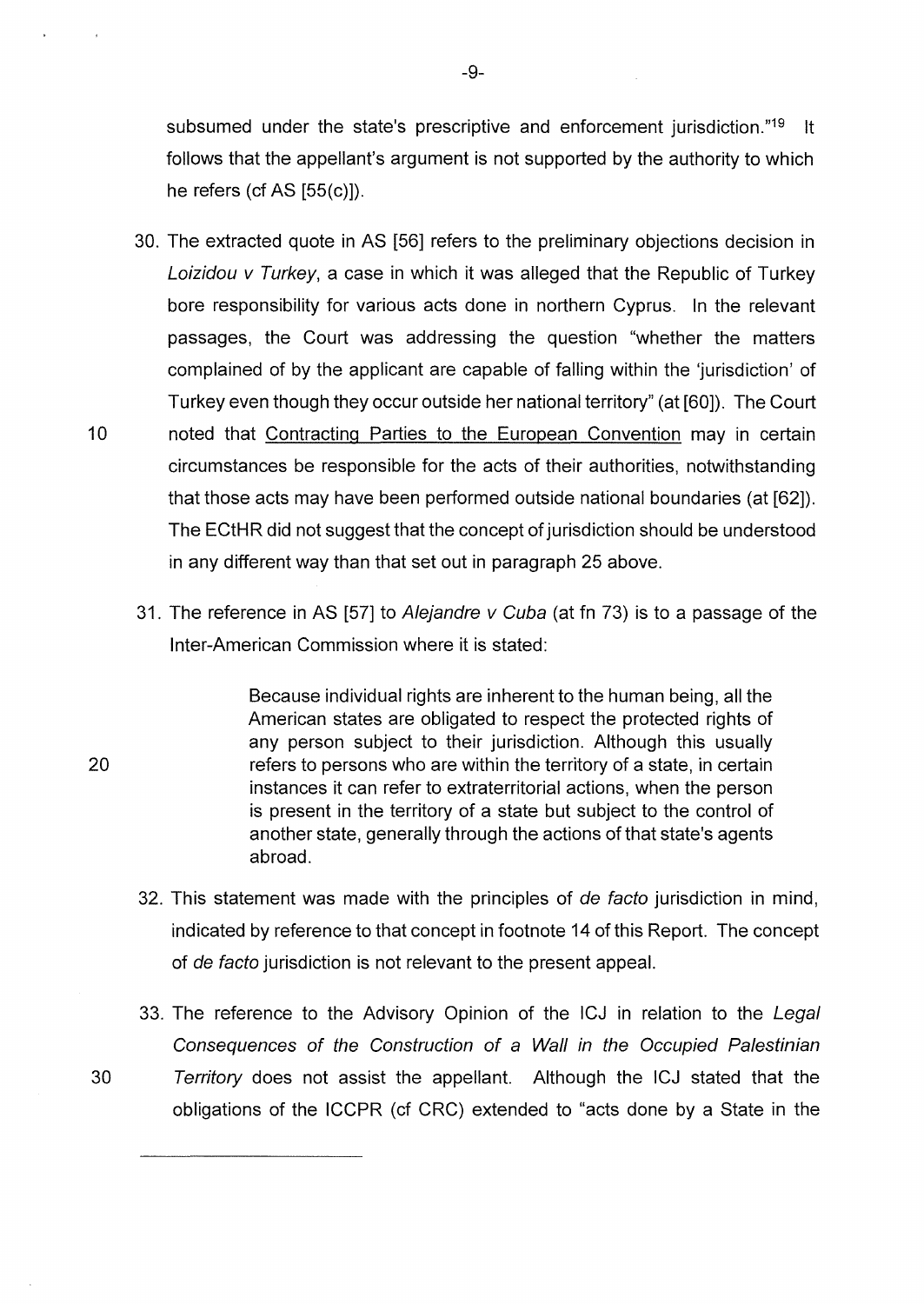exercise of its jurisdiction outside its own territory", the ICJ did not suggest that the concept of jurisdiction should be understood in any different way than that set out in paragraph 25 above.

- 34. Nor is the appellant assisted by reference to  $E1$  Ghatet v Switzerland. The extracted quote in AS [58] is not relevant to the present appeal. The decision there (as to the admission of a child to Switzerland for the purpose of family reunification with a parent already in Switzerland) was one which would directly affect the legal rights of the child.
- 35. As to the submissions in AS [59]-[60]:
- 10 a. Whatever consequence may follow upon any acceptance of the appellant's construction of the concept of "jurisdiction" in Art 2(1) of the CRC, those matters do not arise for consideration in circumstances where the appellant's postulated construction is not open.
	- b. The suggestion that the obligation in Ar 3(1) of the CRC has a customary law status, or even rises to the level of jus cogens, is distracting. The ground of appeal focusses upon the CRC itself, and not any customary international law rights.

# Tribunal decision is not an action concerning children

- 36. In order for the CRC to be engaged, the appellant must identify an "action 20 concerning children" within the meaning of art 3(1). The appellant at AS [48] frames the relevant issue as whether the Tribunal was required to consider the best interests of his child – suggesting that the relevant "action" is the *decision* of the Tribunal (see also AS [64]).
	- 37. That characterisation has at least two fundamental difficulties. One is that the nature of the power exercised by the Tribunal has no bearing on whether the subsequent act of returning the appellant to Pakistan would constitute a breach of Nauru's international obligations (which is the determinant of whether he is owed "complementary protection"). His criticism of the Tribunal is irrelevant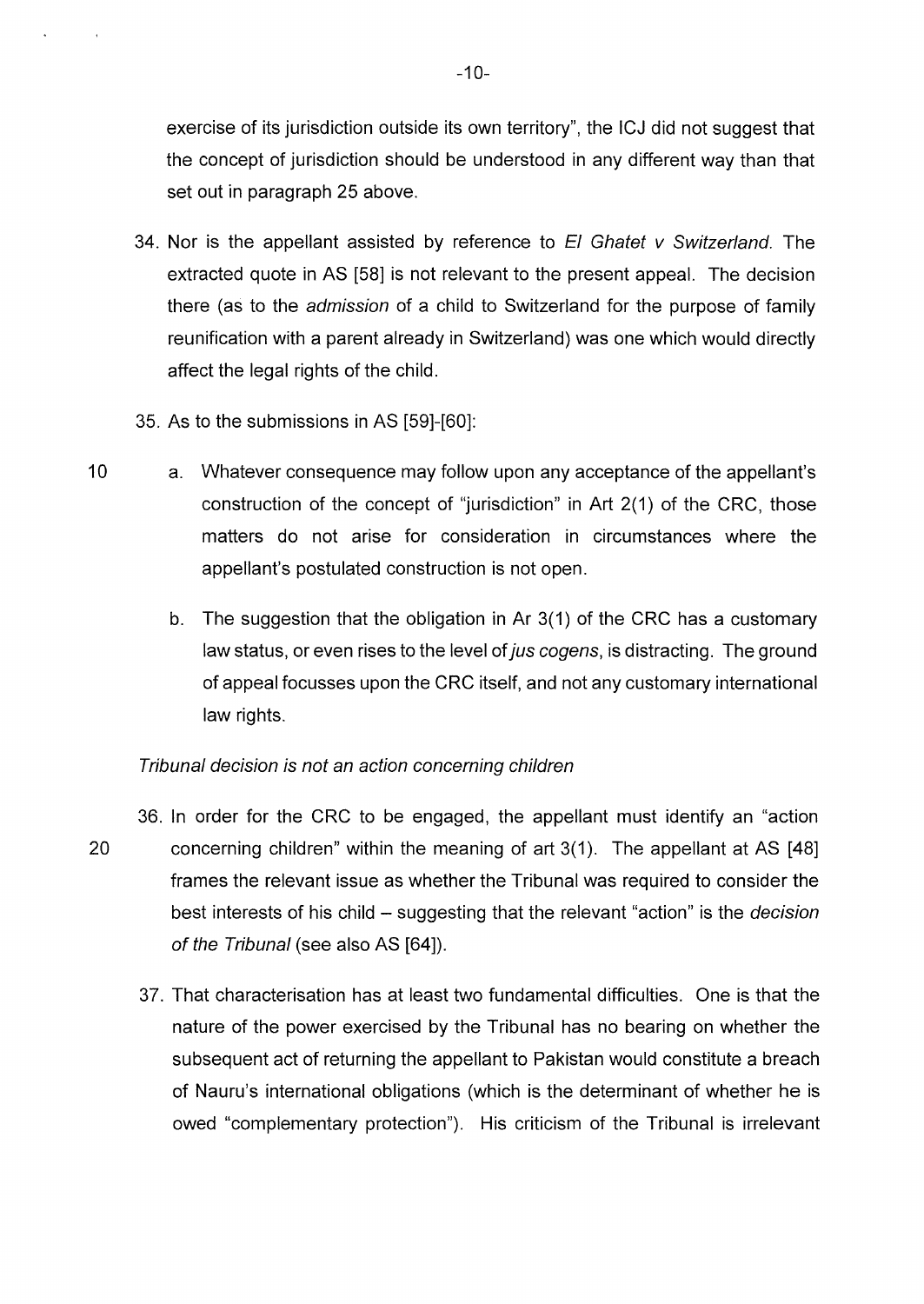unless he establishes a separate requirement under the law of Nauru for bodies such as the Tribunal to conduct themselves in accordance with Article 3(1).

- 38. The second difficulty is that the decision to be made by the Tribunal involved no discretion, and was therefore not one in which the best interests of the child were capable of being brought to bear as a "primary consideration". The Tribunal's role was only to apply criteria to facts that it found. The fact that those criteria involved assessment of whether relocation would be "reasonable" did not mean that the Tribunal was engaged in an exercise of weighing the interests of the child against other factors to identify the preferable outcome.
- 10 39. For these reasons, the arguments at AS [63]-[64] are misdirected. lt is not necessary to determine whether the Tribunal proceeded on any particular assumption as to whether the appellant's child would live with him. lt is not submitted that the Tribunal had regard to the child's interests as a "primary consideration". lt would have been erroneous for it to do so, to the extent that such consideration distracted attention from whether it was reasonable (in the sense of practicable) for the appellant to relocate within Pakistan.

## **Ground 3**

#### Leave is required to raise this ground

- 40. The appellant's case in the Supreme Court on this ground focussed upon the 20 supposed objection to relocation that if the appellant were to be returned to his home country, despite findings that he could safely and reasonably· relocate to another part of the country, he would feel compelled by familial obligation to return to his home region despite the risk of harm in that region.
	- 41. A party is bound by the manner in which a case was conducted before the primary court, subject to the discretion of the appellate court to allow a departure from that course where it is expedient to do so in the interests of the administration of justice.20 This depends on all relevant circumstances, including why the grounds were not advanced below, any prejudice suffered by

<sup>&</sup>lt;sup>20</sup> See Martinaj v Minister for Immigration and Border Protection [2016] FCA 868, [13] and the cases cited there.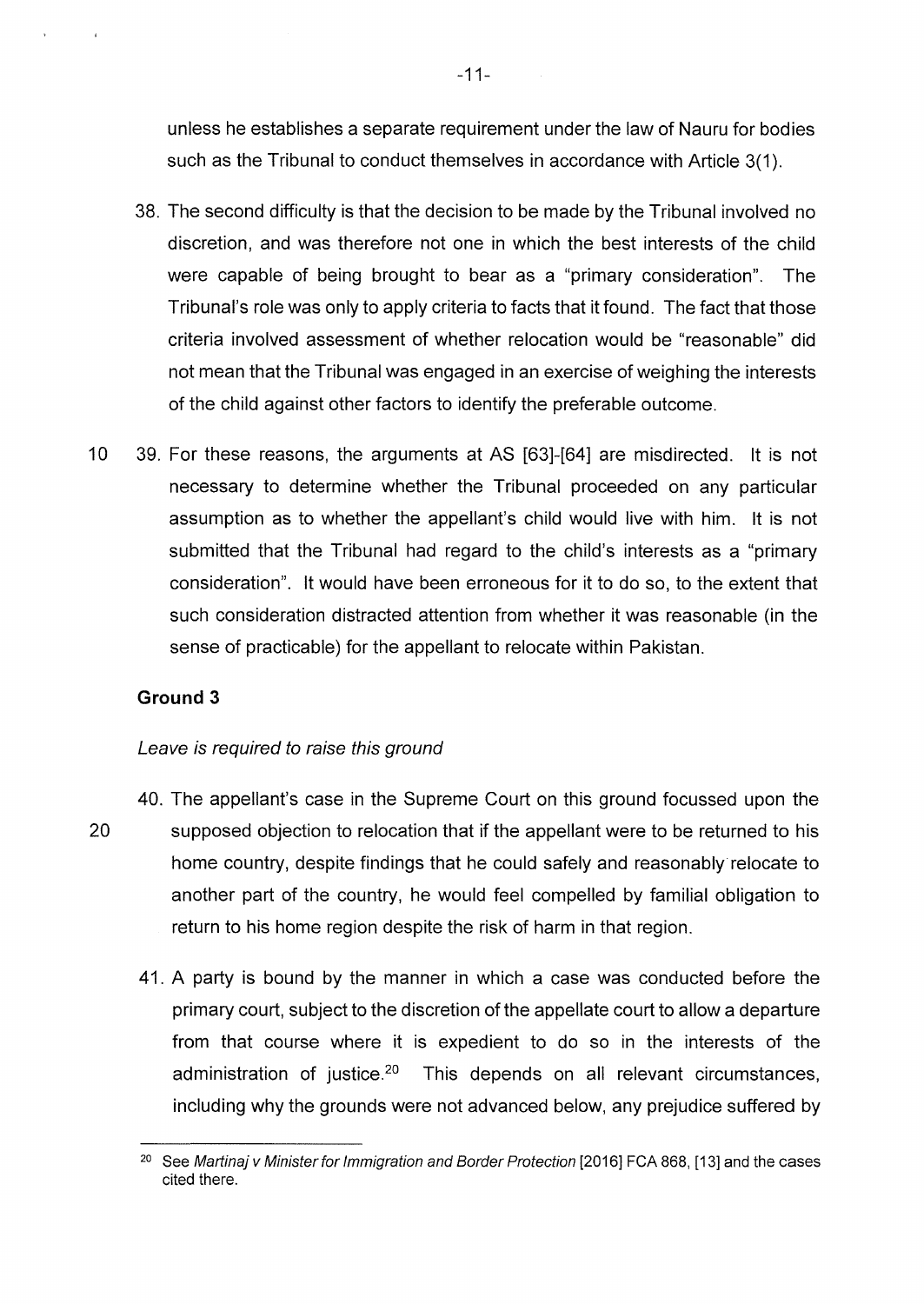affected parties, the nature of the argument that would be advanced if leave were granted, and the merits of new grounds.

42. The Republic opposes the grant of leave because the proposed ground lacks sufficient merit in the relevant sense, and therefore, it is not expedient in the interests of the administration of justice to grant leave.

## **Introduction**

43. The authorities referred to at AS [65]-[67] indicate that the reasonableness of relocation depends on the practical realities of the particular case and may be fact-intensive. They do not establish that the "integers" of the visa applicant's 10 objections to relocation have a particular status such that each one must be addressed and determined. Some objections may be irrelevant or misconceived. lt is a matter for the decision-maker (within the bounds of legal reasonableness) to determine which objections are entitled to be given weight, and how much weight. Absence of reference to particular matters raised by the appellant as to why he could not relocate does not, without more, point to any error of law.

# Inferences from a statement of reasons

- 44. There is an initial factual question as to whether the Tribunal turned its mind to the matters identified at AS [70]. An appellant before the Supreme Court of 20 Nauru, and before this Court, bears the "burden of persuasion" to satisfy the Court that there has been some legal error by the Tribunal.<sup>21</sup> Where an appellant seeks to show that some matter was not considered by the Tribunal by pointing to the omission to mention that matter in the statement of reasons, the starting point for resolving that argument is to observe the limited nature of the obligation to produce a statement of reasons under s 34(4) of the RC Act.
	- 45. This obligation is identical in form to that considered in Minister for Immigration and Multicultural Affairs v Yusuf(2001) 206 CLR 323 (see especially at 330-331 [4]-[5], [9] (per Gleeson CJ), 337-338 [30]-[35] (per Gaudron J), 345-346 [66]-·

<sup>21</sup> SZSSC v Minister for Immigration and Border Protection (2014) 317 ALR 365, [81(g)].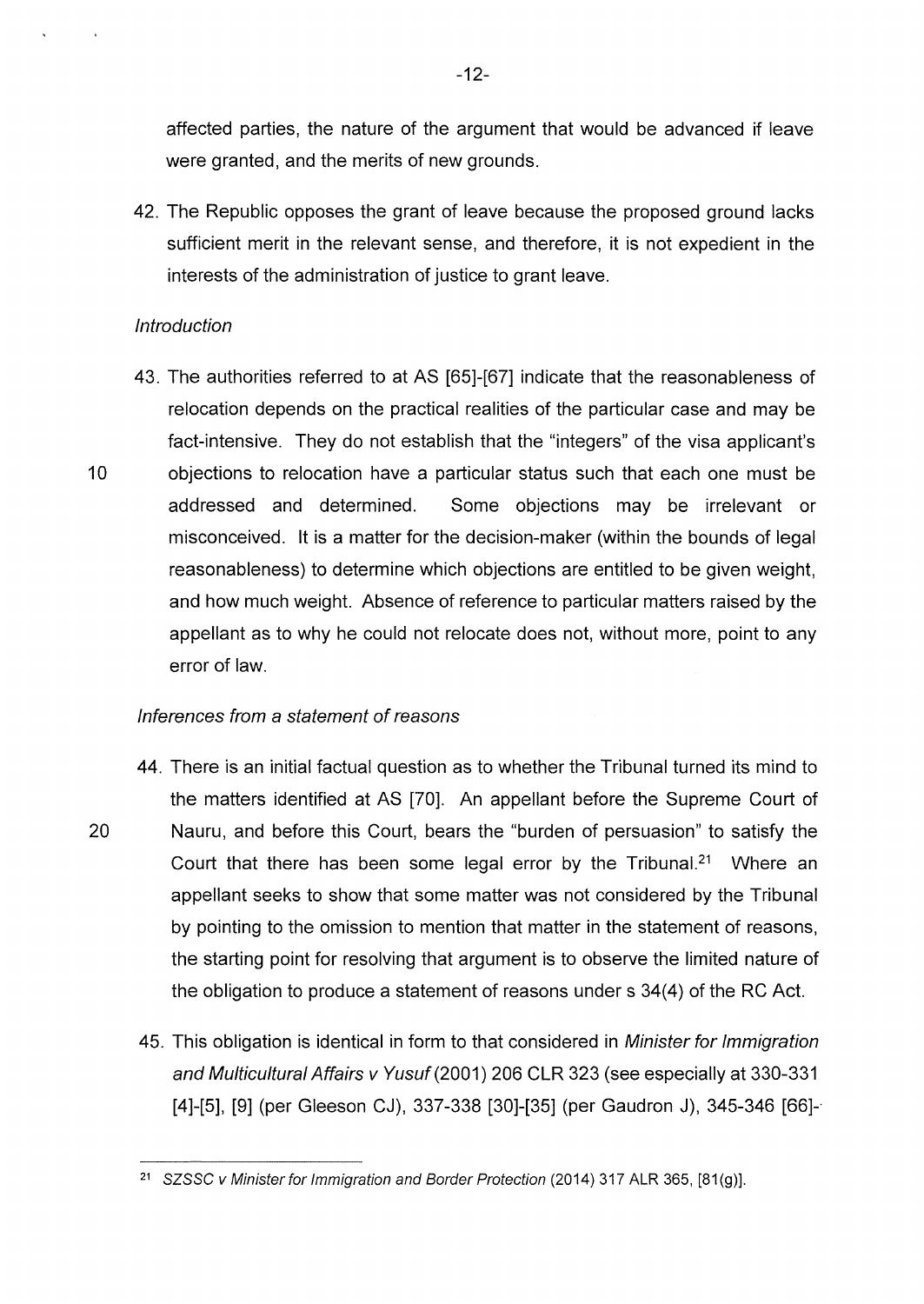[69] (per McHugh, Gummow and Hayne JJ)), and the Republic submits that the same principles are applicable: the mere fact that a matter is not referred to in a statement of reasons does not mean the matter was not considered by the Tribunal. Some matters may have been considered but found not to be material, or not deserving of any weight, and thus not mentioned. The issue is whether, having regard to the limited obligation under s 34(4) of the RC Act, an inference can be sustained that if the matter had been considered at all, it would have been referred to expressly in the reasons (even if it were then rejected or given no weight). <sup>22</sup>

- 10 46. In this context, it may also be that specific mention of a matter was otiose because the Tribunal had dealt with the overarching issue at a higher level of generality or rejected a premise which made further specific mention of subsidiary or derivative matters otiose.<sup>23</sup>
	- 47. Deciding whether an appellant has met their burden of persuasion will be significantly influenced by the objective "importance" of the matter alleged not to have been considered, understood in the context of the case advanced on review and the manner in which the Tribunal determined the review.<sup>24</sup>

#### Legal error in not considering material

48. Even where a Court is satisfied that a Tribunal has failed to consider some 20 matter, that does not immediately justify a finding of "legal error". In so far as specific arguments or issues are not grappled with, that does not constitute legal error in the absence of a requirement to consider those issues.<sup>25</sup> A failure to consider relevant material does not of itself constitute an error of law. lt will only do so where the material was centrally important to the review, with the correlative consequence that the error was sufficiently serious to justify a

<sup>&</sup>lt;sup>22</sup> Minister for Immigration and Border Protection v SZSRS (2014) 309 ALR 67, 75 [34].<br><sup>23</sup> Applicant WAEE v Minister for Immigration and Multicultural and Indigenous Affairs (2003) 236

FCR 593, 604-605 [46]-[47].

<sup>&</sup>lt;sup>24</sup> Minister for Immigration and Citizenship v SZRKT (2013) 212 FCR 99, 130 [111].

<sup>25</sup> Foster v Minister for Customs and Justice (2000) 200 CLR 442, 452 [23], 456-457 [38]; Drake-Brockman v Minister of Planning (2007) 158 LGERA 349, 385 [126].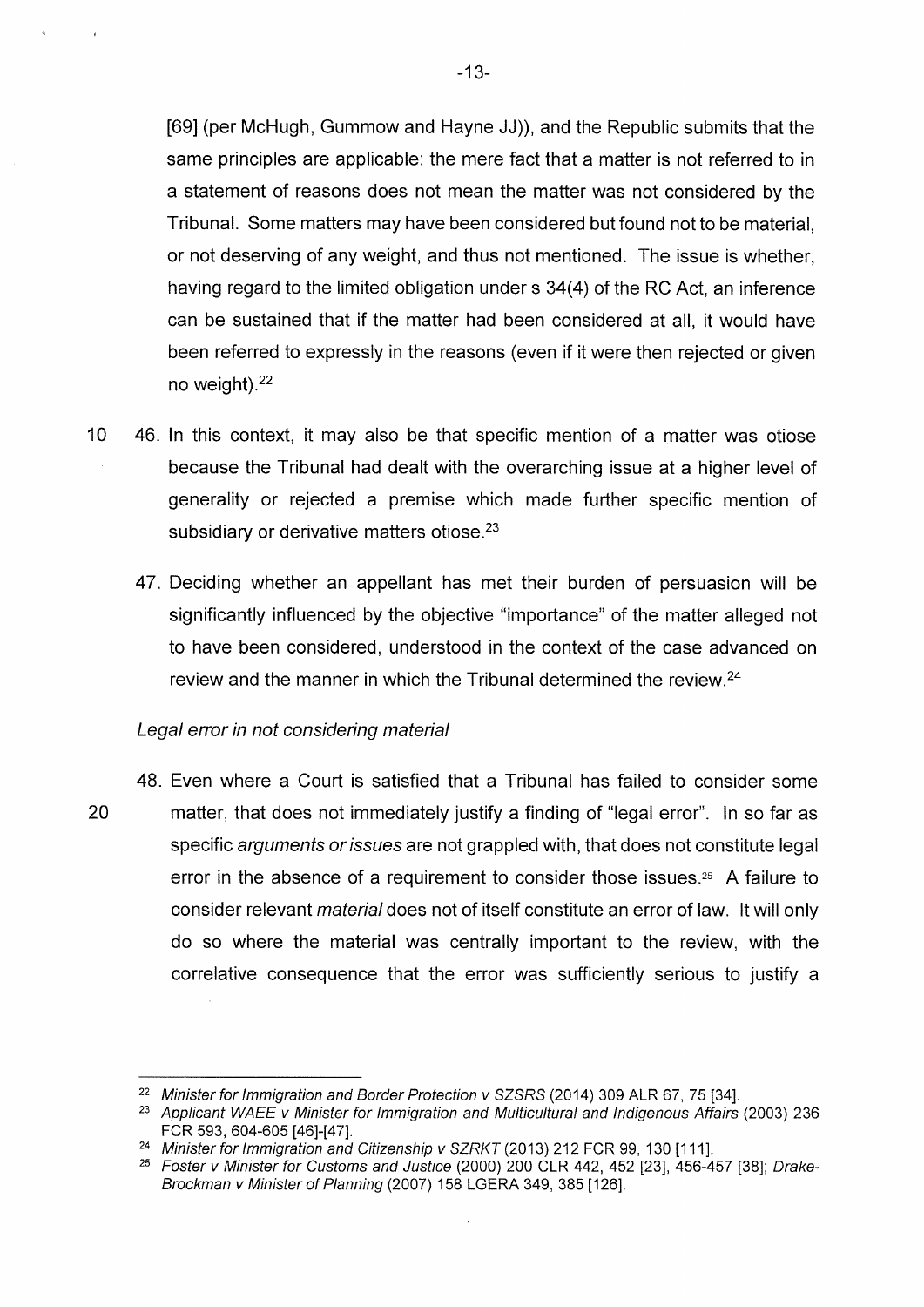conclusion that the Tribunal has failed to exercise jurisdiction or denied procedural fairness to an appellant.<sup>26</sup>

#### The purported objections in this case

- 49. The appellant mentions three topics addressed in his evidence and submissions which are said not to have been considered by the Tribunal (AS [70]-[71]).
- 50. The first bundle of references (Transfer interview at 6, RSD application Response to question 10, RSD Statement at 2 [15], Tribunal hearing transcript at P-22 Ins 10-12) merely record the existence of the appellant's son, and do not involve the making of any objection to relocation.
- 10 51. The second reference (Tribunal hearing transcript at P-29 Ins 40-41) is to a passage in the transcript of the hearing before the Tribunal where the appellant's representative referred to the appellant's evidence that he does not speak Punjabi. The Tribunal dealt with the issue of the appellant's language abilities  $-$  in the specific context of relocation  $-$  in the final three lines of paragraph 39 of its reasons, and it does not suggest that the appellant speaks Punjabi. Implicit in this statement of the reasons is awareness of the fact that the appellant does not speak Punjabi. lt follows that there is no basis for inferring that the Tribunal failed to consider this evidence.
- 52. The third reference (Tribunal hearing transcript at P-23 Ins 38-46 and P-29 Ins 20 43-46) is to a passage in the transcript of the hearing before the Tribunal where the appellant's representative made a submission about "how people from other ethnicities perceive Sunni Pashtuns and how usually they be (sic) perceived as (sic) to be assisting the Taliban", by reference to the appellant's evidence to this effect. The suggested need for a "guarantor" in order to rent a house was the subject of evidence given in the context of this topic. The Tribunal dealt with the issue of discrimination against Pashtuns in paragraphs 34-35, 38 and 40 of its reasons and there is no basis on which it can be inferred that it failed to consider this evidence and argument.

<sup>&</sup>lt;sup>26</sup> Minister for Immigration and Border Protection v SZSRS (2014) 309 ALR 67, 80 [58]-[59]; Minister for Immigration and Citizenship v SZRKT (2013) 212 FCR 99, 127 [97], 128-129 [102].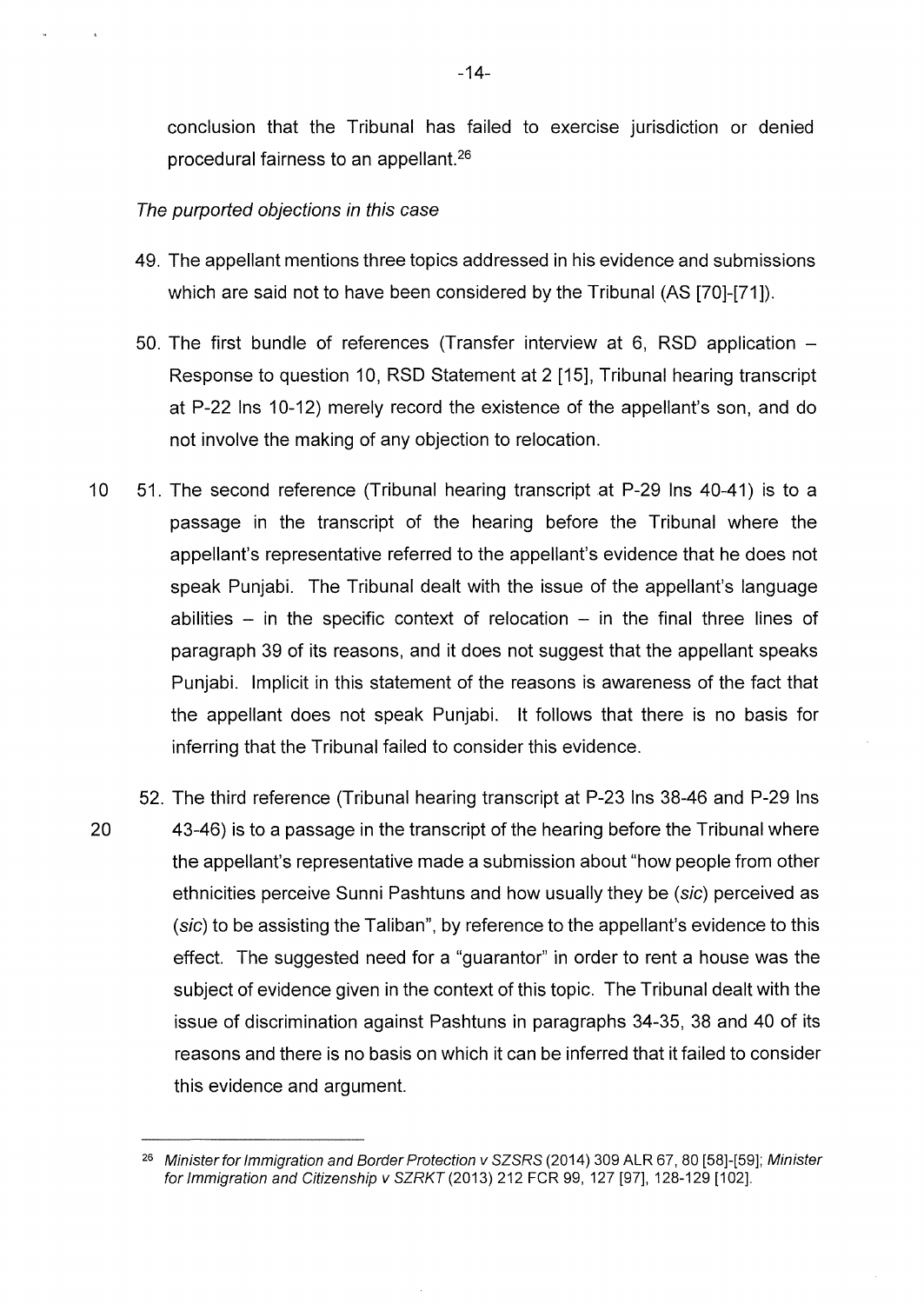- 53. To the extent that the appellant complains about the failure to mention specifically the evidence in relation to needing a "guarantor" to rent a house, there is no obligation upon the Tribunal to refer to every piece of evidence or respond thereto line by line, and specific mention of it was otiose because it was subsumed within the broader findings about discrimination against Pashtuns.
- 54. The suggestion of an inconsistency in the Tribunal's findings in AS [71] is illusory. lt is obvious that if the appellant sold his assets, he would obtain money in return which could be made available to support his family. In any event, the appellant does not articulate how this allegation demonstrates an error of law 10 affecting the decision of the Tribunal.

#### **Relief claimed by the appellant**

- 55. The appellant appears to claim that success on ground 1 entitles him to a declaration from this Court that he is owed complementary protection by Nauru (AS [78(3)]). That submission impermissibly invites this Court to determine the merits of his claims.
- 56. While the Supreme Court has power to make declarations of right when remitting a matter to the Tribunal (RC Act s 44(2)), that power must be exercised consistently with the nature of an appeal to that court, which (as noted above) is limited to points of law. $27$  It does not provide a basis for the Supreme Court 20 (or this Court on appeal) to decide the merits of an application to the Tribunal. To the extent that the appellant's submissions involve an analogy with the situation where a discretion has merged into a duty capable of enforcement by mandamus,<sup>28</sup> the present case bears no analogy with such cases. Even if the appellant is successful on ground 1, the relevant legal question remains, upon an evaluative judgment, what are the necessary and foreseeable consequences of Nauru returning the appellant to Pakistan? If the Tribunal erred in law in attempting to answer that question, this Court can do no more than enforce the

-15-

<sup>&</sup>lt;sup>27</sup> Cf Minister for Immigration and Ethnic Affairs v Gungor (1982) 42 ALR 209, 220.

 $28$  R v Anderson; Ex parte Ipec-Air Pty Ltd (1965) 113 CLR 177, 188 (per Kitto J), 201 (per Menzies J) and 203 (per Windeyer J); Commissioner of State Revenue (Vic) v Royal Insurance Aust Ltd (1994) 182 CLR 51, 88 (per Brennan J), 103 (per Toohey J) and 103 (per McHugh J). Nor is there any analogy with cases where peremptory mandamus has been granted (see Plaintiff S297-2013 v Minister for Immigration and Border Protection (2015) 255 CLR 231).